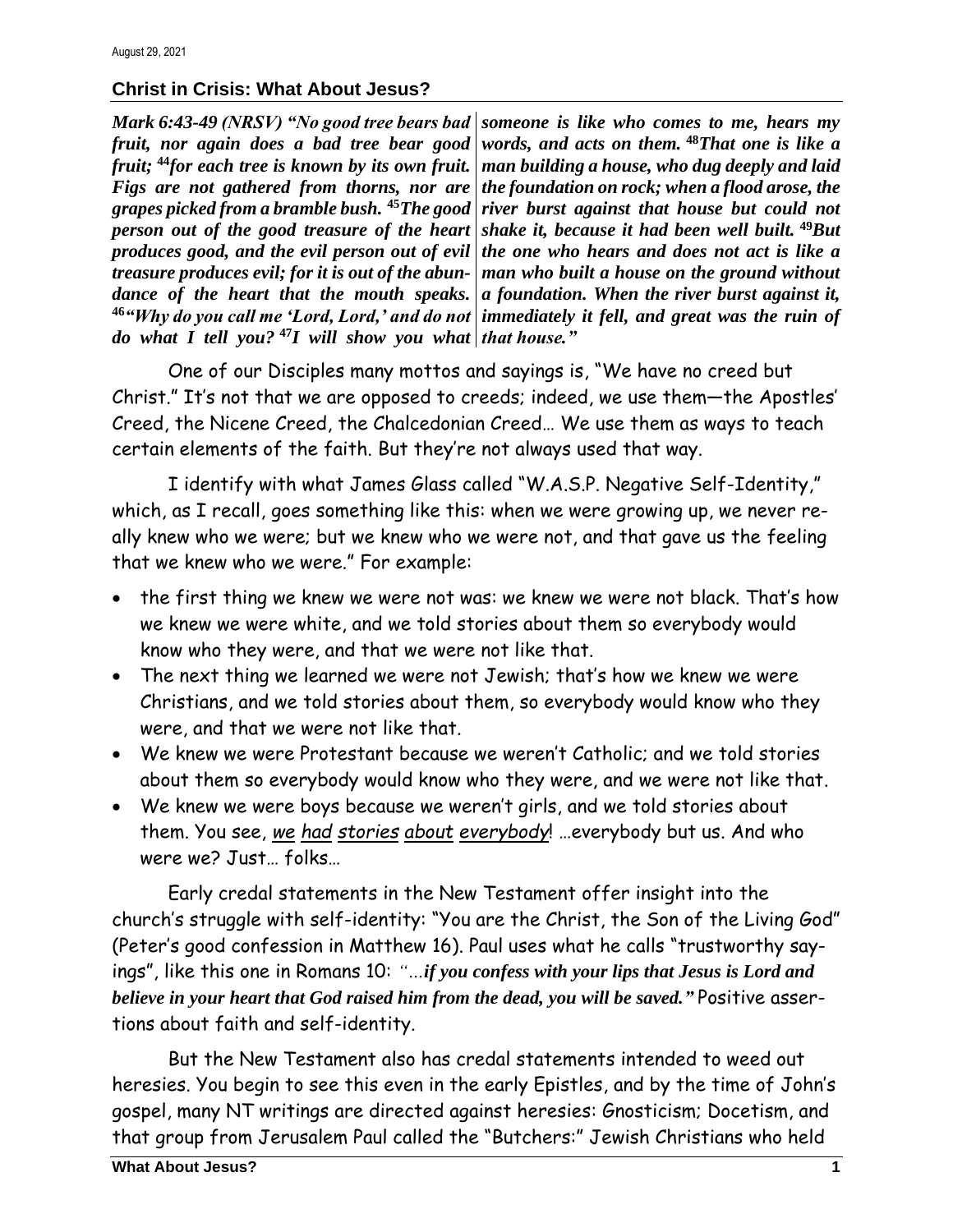## August 29, 2021

that Gentiles must be circumcised before they could be considered "Christian."

Late in the second century, the Apostles Creed emerged, likely in opposition to the Marcion heresy. Early in the fourth century, the Nicaean Creed confronted the Arian heresy… While all the creeds contained affirmations, they were used less in teaching and more in excluding.

That exclusionary focus remains a primary focus in the church, reinforced by notable leaders like Augustine and John Calvin. In the 19<sup>th</sup> century, emerging Protestant bodies rejected creeds because they were Catholic. They adopted, "doctrines," instead—same thing, but each sect developed its own, basically to exclude all who did not consent, usually to some specific article of faith. Like creeds, doctrines become "tests of faith." Their purpose: control who's in/who's out.

We disciples don't reject creeds as resources for teaching; we reject them as tests of faith; tests of fellowship. We have no creed but Christ. Affirm your trust in Jesus as your example and your savior... you're in.

Creeds and doctrines tend to become ends in themselves, and all too often distract Christians from Jesus as the center of faith. They focus on what we believe, rather than on the one who calls us to follow him. For the Christian, it is in Jesus, and in him alone, that we find our identity.

But we also live in a secular world that builds its identity on sound bites, our political parties hang their identity, not on principles and values, but upon the demonization of other parties, and our legislative process ignores the merit of proposed legislation and votes every issue along party lines.

Paraphrasing Katharine Rhodes Henderson, President, Auburn Seminary: "We are in a time (some) are calling a Great Turning—a time of (uncertainty) and promise. (Others) are calling it an axial age, a pivotal time of disruption and transition, … a time of reckoning in which democratic and institutional norms, even our understandings of what it means to be human and who gets to be human are turned upside down. [And, of course we're all experiencing a measure of PTSD from COVID.]

"If you're feeling slightly unmoored, there's good reason. It's a compelling time when much is at stake, including democracy itself. But as author Adrienne Maree Brown puts it: 'things are not getting worse, they are being uncovered.'"

"We cannot escape a reckoning with the rise of White Christian nationalism in this country as an ethno-religious-political movement. The insurrection on January 6 was a complex brew of authoritarianism and nationalism, toxic Christianity, violent masculinity, symbolized by American flags, Christian flags, Bible quotes and weapons. Participants in this insurrection believed they were waging a Holy War that justified the use of any means necessary. Holding onto power through the Big Lie about the outcome of the election continues to animate the lives of many who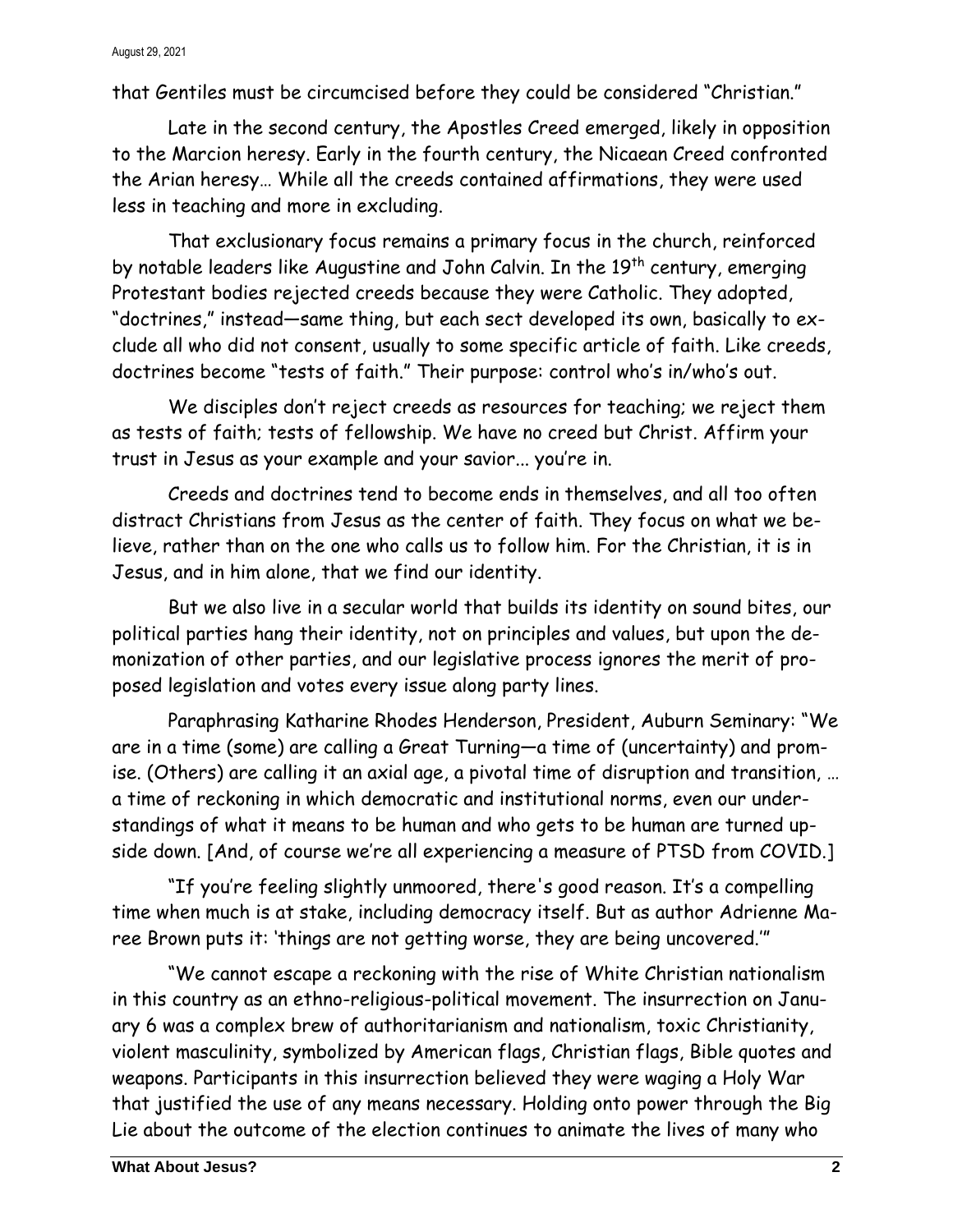August 29, 2021

call themselves "Christian" around the country. . ." $^{\rm 1}$ 

Now, you have every right to agree or to disagree, and there's plenty of animosity to go around. That animosity—that divisiveness—is the substance of these times of upheaval and transition.

And rather than acting as yeast for our culture's character and values, the emerging church is shaped *by* that culture. Rather than prophetically speaking truth to power, the emerging church sells out to whatever power bloc will champion its idolatrous creeds and doctrines. And the demonic marriage of church and state is consummated.

## God grant me the serenity to accept the things I cannot change, the courage to change the things I can, and the wisdom to know the difference.

In this series of sermons, I'll make no attempt directly to change or influence or even address anyone's partisan politics. What I will address, and hopefully influence, is the faith we hold—looking to recenter that faith on Jesus: his teachings, his example of sacrificial love, and his prophetic passion for justice.

In his book, *Christ in Crisis: Why We Need to Reclaim Jesus*, Jim Wallis shares his own struggles with these turbulent days. Astonishing and alarming political events occur on a near daily basis, and he is flooded with calls and emails from friends and pastors—people from around the country and even international Christian leaders, asking about the lack of a serious Christian response. (pp. 5-6)

He some time off to study the Scriptures, starting with the Acts of the Apostles—those stories of amazing things the Apostles were doing in the power of the Holy Spirit. And he found a pattern: everything the disciples did and said was *in the name of Jesus* (p. 8). They were in sync with and felt deeply connected to Jesus's passions, teachings, and presence. And the hard truth Wallis discerned, as a diagnosis for Christian impotence, is this: "We have become disconnected from Jesus. We are not standing and acting in his name, with his values, action, and inspiration, (and I would add, instead, we too often attempt to push Jesus into the molds of our already existing political biases and religious doctrines.) Having lost our connection to him, our actions and words lack the power evident in the early church… When we fail to be the 'yeast' a culture needs, we should not be surprised when individualism, selfishness, power, and wealth predominate over any commitment to wash each other's feet." (pp. 10-11)

The question, then, is how we know whether we are connected to Jesus. Wallis' book, and this series of sermons, reflect his study of Scripture. He found eight distinctive teachings of Jesus by which we can measure ourselves and test whether we are connected to Jesus and operating in his name. These questions are not